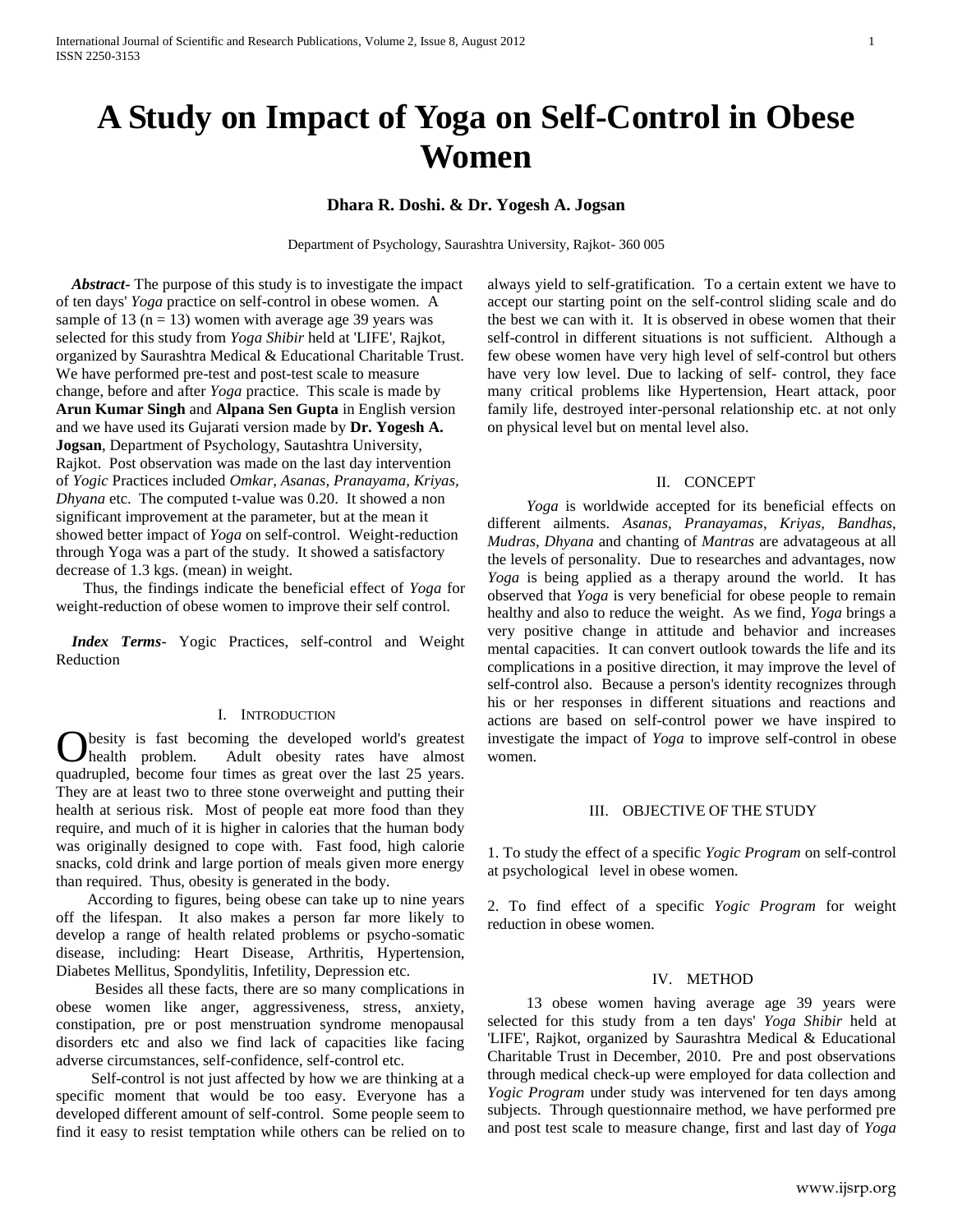practice respectively. This scale is made by **Arun Kumar Singh and Alpana Sen Gupta** in English version but in present study I used its Gujarati version made by **Dr. Yogesh A. Jogsan**, Department of Psychology, Saurashtra University, Rajkot.

# V. TOOLS

 I have applied a specific *Yogic Program* on subjects, designed for weight-reduction. They have practiced each *Asana* once for 30 seconds and required relaxation after each practice either in *Shavasana* or in *Makarasana. Yoga Program* was conducted for one and half an hour daily for 10 days under well qualified *Yoga* Instructors. The Yoga Program was:

1. Omkar - 10 times

2. Warm up with stretching, joints movements, rotation etc.

- 3. *Surya Namaskar* 5 rounds
- 4. *Shavasana*
- 5*. Pawan-Muktasana*
- 6. *Ardha-Halasna*
- 7. *Kati-Vakrasana*
- 8. *Ardha Dronasana*
- 9. *Setu Bandhasana*
- 10. *Ardha Naukasana*
- 11 *Bhujangasana*
- 12. *Shalbhasana*
- 13. *Dhanurasana*
- 14. *Parvatasana*
- 15. *Shanshankasana*
- 16. *Yoga-Mudra*
- 17. *Ushtrasana*
- 18. *Kati Chakrasana*
- 19. *Tadasana*
- 20. *Vrikshasana*
- 21. *Utkatasana*
- 22. *Trikonasana*
- 23. *Shavasana*
- 24. *Kapalbhati*  3 rounds each 60 strokes
- 25. *Anuloma-Viloma Pranayama(Puraka-Rechaka)-*15 rounds
- 26. *Bhramri Pranayama (Puraka-Rechaka*)-10 rounds
- 27. *Omkar* 3times

## VI. DESIGN OF THE STUDY

 24 obese women have joined *Yoga Shibir,* organized by Saurashtra Medical & Research Educational Charitable Trust in December, 2010 at 'LIFE', Rajkot for ten days. They were examined by our Medical Officer on first and last day of the *Shibir.* Participants have answered questionnaire of psychological test-scale which we have used for this study on the first and the last day as pre-test and post-test respectively. We have received 13 post-test questionnaires only on last day. During the ten days, all participants have practiced complete *Yogic Program* daily for one and half hour conducted by qualified *Yoga Instructors.* After completion of *Yoga Shibir,* we have prepared data and findings to investigate the impact of *Yoga.*

## VII. RESULT



 In Table-1, mean weight of all the subjects is 76.3 Kgs. before starting *Yoga* collected through pre-test and mean weight of all the subjects is 75 Kgs. after practicing *Yoga* for ten days, collected through post-test. Thus we find that the specific *Yogic Program* for weight reduction has reduced 1.3 Kgs. (mean) weight very effectively within 10 days without any other restrictions and advices.

Pre

Post

## **Table-2 Impact of Yoga on self-control**

| Sr. | <b>Variables</b> | N  | <b>Mean</b> | Std. | t-Value |
|-----|------------------|----|-------------|------|---------|
| No. |                  |    |             | Div. |         |
|     | Pre              | 13 | 47.76       | 3.98 | 0.2     |
|     | Post             | 13 | 47.46       | 3.86 |         |



www.ijsrp.org